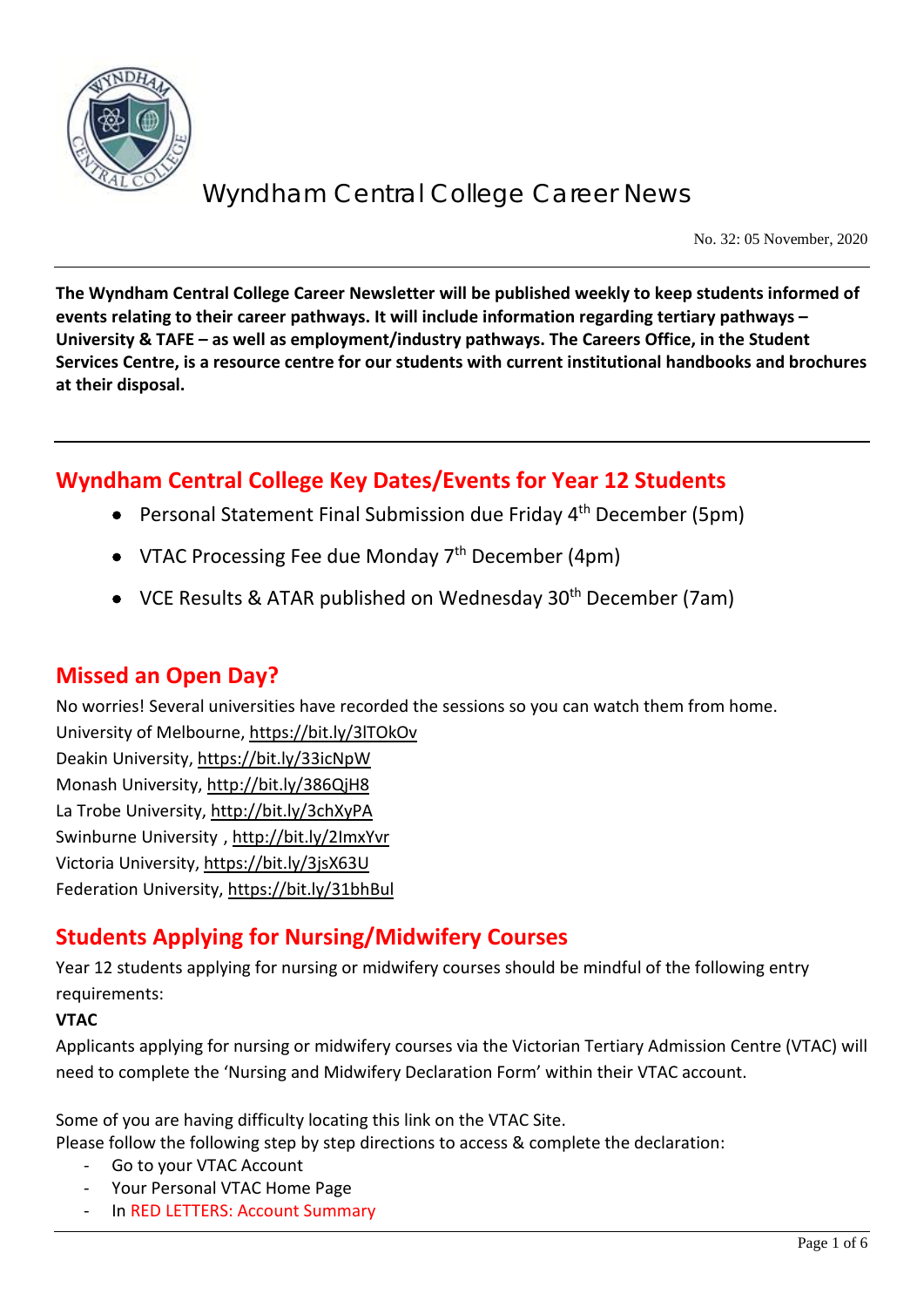

No. 32: 05 November, 2020

- There will be 6 boxes
- Go to the second  $(2^{nd})$  box across
- 'Making an Application'
- Last Tab: "Nursing & Midwifery Declaration Form"
- Complete Declaration
- Save & Submit

Is there anything else you need to do re the Nursing Course & the declaration? VTAC have also advised to check with each institution you have applied to!!

#### **UAC**

Applicants applying for nursing or midwifery courses via the Universities Admissions Centre (UAC) will need to complete an 'English Proficiency Declaration' within their UAC account.

## **University and TAFE Applicants**

Have you applied for university or TAFE courses through a Tertiary Admission Centre?

### **Additional Application Requirements**

To ensure you don't miss submitting compulsory documents, forms, or folios etc., or booking an interview or additional tests such as CASPer, check the course entry requirements on the institute's website or on the Tertiary Admission Centre website.

#### **Scholarships**

If you are planning to study in 2021, you should explore the scholarships available at each institute you have applied for. Simply Google the name of the institute plus the word scholarships.

External scholarships can be searched for via the Good Universities Guide website and via Internet searches,<https://bit.ly/3bIJm0y>

### **Applications**

If you missed the timely application dates for state-based Tertiary Admission Centres, you can still apply for university and TAFE courses, you will just have to pay a higher application fee.

#### **Application Fees**

Remember to pay the Tertiary Admission Centre application fees by the closing dates. For example – Victorian Tertiary Admissions Centre is the 7<sup>th</sup> of December for timely applications.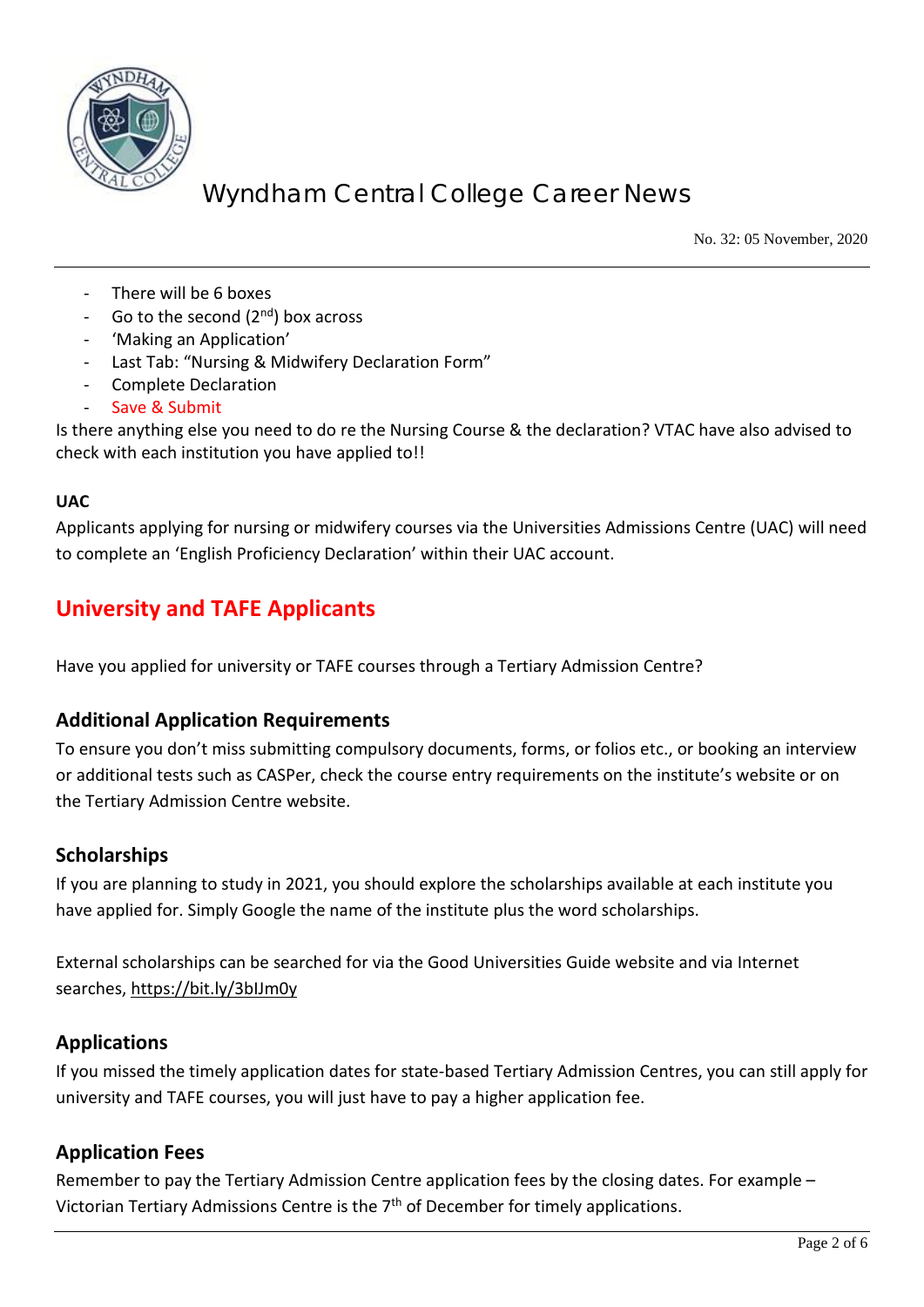

No. 32: 05 November, 2020

## **Virtual Career Events**

## **Endeavour College of Natural Health**

The College is located at Melbourne and offers higher education courses in:

- Naturopathy
- Acupuncture
- Nutritional and Dietetic Medicine
- Myotherapy
- Complimentary Medicine
- Remedial Massage (Diploma)

The institute is running several online information sessions for prospective students before the end of the year. For information and to RSVP, visi[t https://bit.ly/3l8AI0Q](https://bit.ly/3l8AI0Q)

#### **Macleay College**

Macleay is located at Melbourne. The College is running the following course information sessions for prospective students:

Advertising and Digital Media: Wednesday 18 November[, https://bit.ly/3mSY8rU](https://bit.ly/3mSY8rU) Journalism: Thursday 19 November,<https://bit.ly/3oWztnN>

### **Academy of Interactive Entertainment (AIE)**

AIE is located at Melbourne and Canberra and offers courses in the following study areas:

- Game Art and Animation
- Game Programming
- Game Design and Production
- 3D Animation and VFX for Film
- Games and Virtual Worlds.

The Academy is running an open day for prospective students. Date: Saturday 21 November Information and RSVP:<https://bit.ly/3mQ9dtt>

### **Residential Indigenous Science Experience (RISE) Program**

In 2020, RISE will be a two-day, exciting virtual Indigenous science experience with hands-on experiments, virtual workshops and a chance for students to chat directly with science students and academics from the University of Melbourne.

The program is open to Indigenous students in Year 9 and 10 and applications are now open.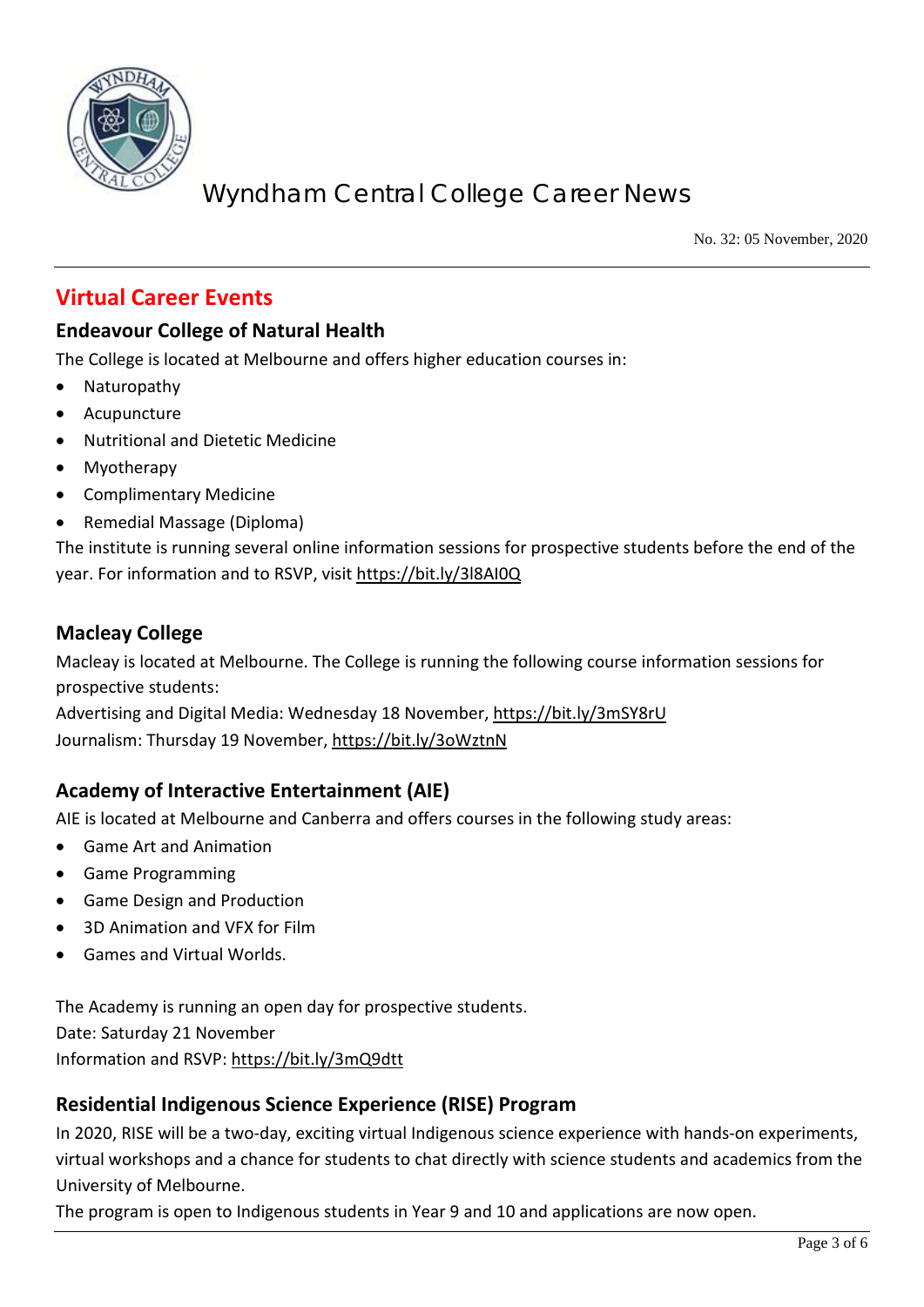

No. 32: 05 November, 2020

When: Tuesday 1 – Wednesday 2 December Info and RSVP:<https://bit.ly/34ZUial>

### **The Hotel School Melbourne**

Prospective students will be able to take an on-campus tour of the School on 1 December. For information, visit<https://bit.ly/38brTQC>

## **Career Websites**

### **Naval Shipbuilding Careers**

There is a career path to suit everyone in the naval shipbuilding industry. More than 15,000 jobs are expected to be created in Australia as part of the continuous Naval Shipbuilding Program over the next 50 years:<https://bit.ly/3kWSSCU>

### **Agriculture**

View the stories of Young Farming Champions from the Picture You In Agriculture initiative, <https://bit.ly/2TRcZGD>

### **Careers in Rail**

Learn about the many careers available in the rail industry,<https://bit.ly/3mLme7y>

### **Information Technology**

Explore the interactive career wheel:<https://bit.ly/3hpd0e9>

## **Interesting Articles From 'The Footnotes'**

#### **Marketing, Public Relations and Events Careers**

- Intern diaries: A news website
- QnA with a marketing director at an e-commerce store
- Snagging six-figures from marketing to assistant to COVID freelancer at \$60,000
- QnA: creative roles in the business world
- The real world of advertising and media
- 'I want to work in media' means you'll be doing 1 of these 5 jobs.

#### <https://bit.ly/2PZvWmZ>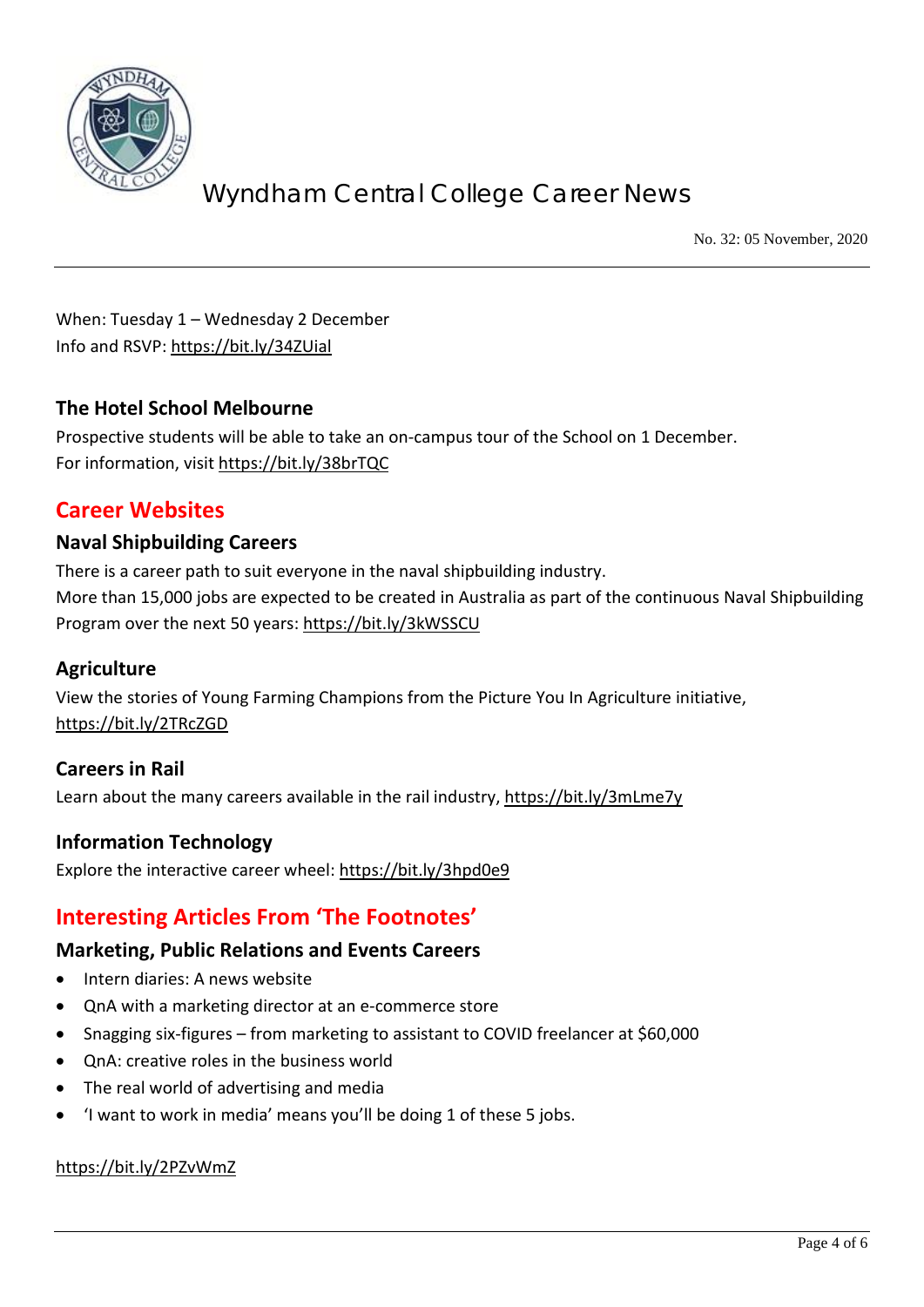

No. 32: 05 November, 2020

### **Healthcare and Nursing**

- ICU Nurse: a day in the life
- Roundtable discussion: the true value of medical science
- QnA with an occupational therapist
- 3-days with a speech pathologist
- Fighting childhood obesity: a dietician's story
- 15 hours as a paramedic: inside the job
- Psychology, nursing or social work?

#### <https://bit.ly/32bzdrl>

## **Have You Considered Studying Nanotechnology?**

Nanotechnology is the engineering and manipulation of extremely small matter and is one of the fastest growing areas of technology and scientific research.

The degree suits students who love Maths, Physics, Biology and Chemistry and would like to work in the field of material and physical sciences.

RMIT University, Melbourne, offers undergraduate and graduate nanotechnology courses. Visit:<https://bit.ly/32af1Gw>

## **Cyber Security**

The Australian Defence Force Cyber Gap Program This program is for you if:

- You are an Australian citizen
- You want to be a cyber-warrior or be on the front line in cyberspace
- You are studying cyber at university or TAFE in 2021
- You would like assistance, mentoring, Defence work experience and have your study course fees paid!

At the end of your studies, there's no obligation to join the ADF. To find out more and apply (closing deadline 10th Nov), go to: [https://dta.gov.au/cybergap](https://protect-au.mimecast.com/s/OtO6CyojglUylOphNcgDo?domain=vision6.com.au)

## **Apprenticeships**

The Australian Apprenticeships and Traineeships Information Service have released an article on the future labour market for Australian apprenticeships coming out of COVID-19. They predict that "trade apprenticeships are likely to be in demand going forward". You can read the article at<https://bit.ly/3mN9E83>